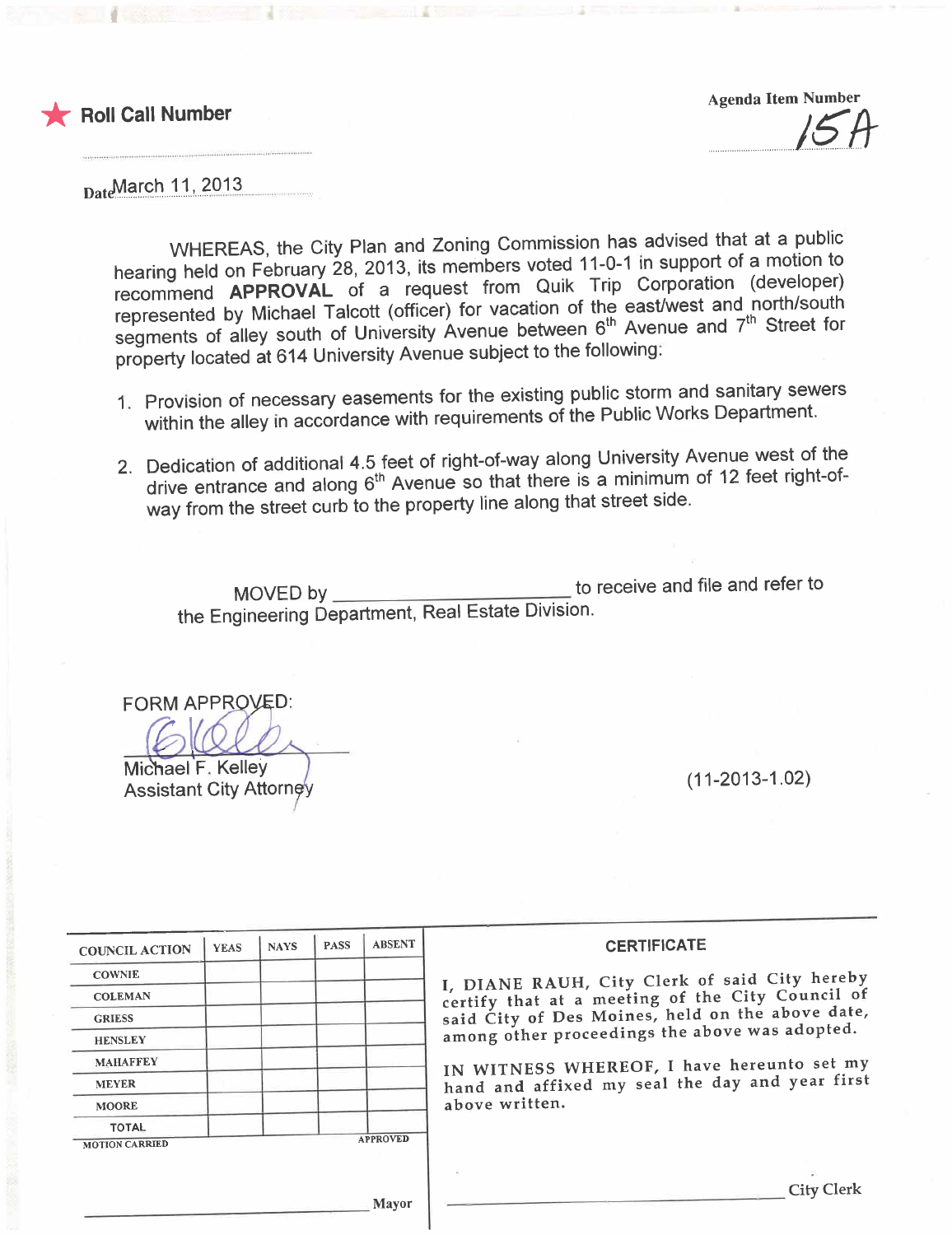| Request from Quik Trip Corporation (developer) represented by Michael Talcott                                                                                      |        |                                                                                                                                                                                           |              |                  |                      |              | File #       |  |
|--------------------------------------------------------------------------------------------------------------------------------------------------------------------|--------|-------------------------------------------------------------------------------------------------------------------------------------------------------------------------------------------|--------------|------------------|----------------------|--------------|--------------|--|
| (officer) for vacation of the east/west and north/south segments of alley south of<br>University Avenue between 6 <sup>th</sup> Avenue and 7 <sup>th</sup> Street. |        |                                                                                                                                                                                           |              |                  |                      | 11-2013-1.02 |              |  |
| <b>Description</b><br>of Action                                                                                                                                    |        | Approval ) for vacation of the east/west and north/south segments of alley south of<br>University Avenue between 6 <sup>th</sup> Avenue and 7 <sup>th</sup> Street subject to conditions. |              |                  |                      |              |              |  |
| 2020 Community<br><b>Character Plan</b>                                                                                                                            |        | Commercial: Pedestrian-Oriented Commercial Corridor                                                                                                                                       |              |                  |                      |              |              |  |
| Horizon 2035<br><b>Transportation Plan</b>                                                                                                                         |        | No Planned Improvements                                                                                                                                                                   |              |                  |                      |              |              |  |
| <b>Current Zoning District</b>                                                                                                                                     |        | "C-2" General Retail and Highway Oriented Commercial District                                                                                                                             |              |                  |                      |              |              |  |
| <b>Proposed Zoning District</b>                                                                                                                                    |        | "C-2" General Retail and Highway Oriented Commercial District                                                                                                                             |              |                  |                      |              |              |  |
| <b>Consent Card Responses</b><br>Inside Area                                                                                                                       |        | In Favor                                                                                                                                                                                  |              | Not In Favor     | Undetermined         |              | % Opposition |  |
| <b>Outside Area</b><br><b>Plan and Zoning</b>                                                                                                                      |        | Approval                                                                                                                                                                                  | $11 - 0 - 1$ |                  | Required 6/7 Vote of |              | N/A          |  |
| <b>Commission Action</b>                                                                                                                                           | Denial |                                                                                                                                                                                           |              | the City Council |                      | <b>No</b>    |              |  |



×.

 $\leq$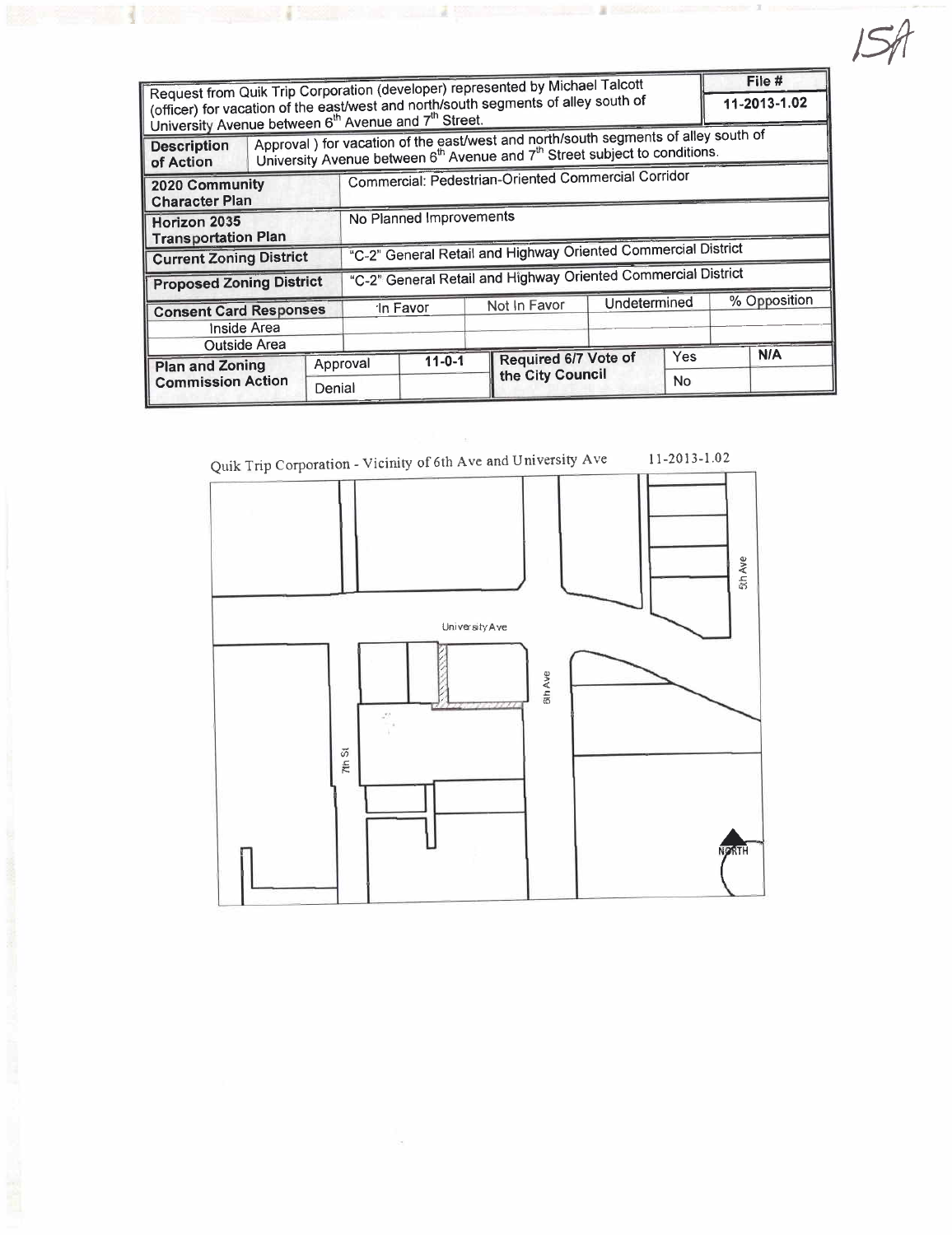

 $15A$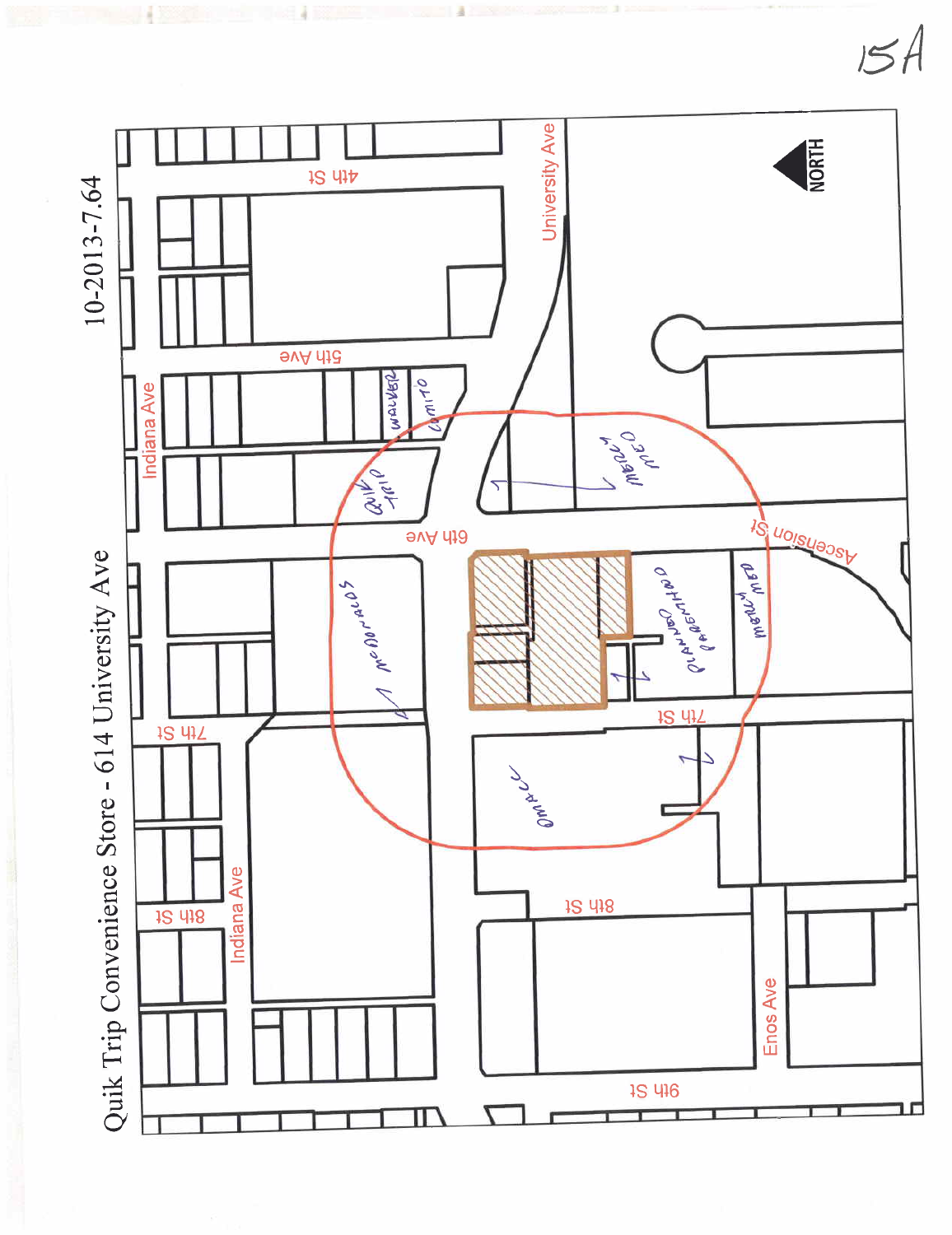|               | Date             |  |
|---------------|------------------|--|
| March 6, 2013 | Agenda Item 15 / |  |

Roll Call #

Honorable Mayor and City Council City of Des Moines, Iowa

Members:

Communication from the City Plan and Zoning Commission advising that at their meeting held February 28, 2013, the following action was taken regarding a request from Quik Trip Corporation (developer) represented by Michael Talcott (officer) for the following items related to development of property located at 614 University Avenue. The subject property is owned by **Mercy Hospital Medical Center.** 

### COMMISSION RECOMMENDATION:

After public hearing, the members voted 11-0-1 as follows:

| <b>Commission Action:</b> | Yes                       | <b>Nays</b> | Pass | <b>Absent</b> |
|---------------------------|---------------------------|-------------|------|---------------|
| <b>Dory Briles</b>        |                           |             |      | Χ             |
| <b>JoAnne Corigliano</b>  | X                         |             |      |               |
| <b>Shirley Daniels</b>    | X                         |             |      |               |
| <b>Jacqueline Easley</b>  |                           |             | X    |               |
| <b>Tim Fitzgerald</b>     | X                         |             |      |               |
| <b>Dann Flaherty</b>      | X                         |             |      |               |
| John "Jack" Hilmes        | X                         |             |      |               |
| <b>Ted Irvine</b>         | $\overline{\mathsf{X}}$   |             |      |               |
| <b>Greg Jones</b>         | $\boldsymbol{\mathsf{X}}$ |             |      |               |
| <b>William Page</b>       |                           |             |      | X             |
| <b>Christine Pardee</b>   | X                         |             |      |               |
| <b>Mike Simonson</b>      | X                         |             |      |               |
| <b>CJ Stephens</b>        | X                         |             |      |               |
| <b>Vicki Stogdill</b>     | X                         |             |      |               |
| <b>Greg Wattier</b>       |                           |             |      |               |
|                           |                           |             |      |               |

APPROVAL of Part A) the requested vacation subject to the following: (11-2013-1.02)

- 1. Provision of necessary easements for the existing public storm and sanitary sewers within the alley in accordance with requirements of the Public Works Department.
- 2. Dedication of additional 4.5 feet of right-of-way along University Avenue<br>west of the drive entrance and along 6<sup>th</sup> Avenue so that there is a west of the drive entrance and along 6<sup>th</sup> Avenue so that there is a minimum of  $12$  feet right-of-way from the street curb to the property line along that street side.



ARMORY BUILDING 602 ROBERT D. RAY DRIVE DES MOINES, IOWA 50309 -1881 (515) 283-4182

ALL-AMERICA CITY 1949,1976,1981 2003

 $^{\circ}$ 

AND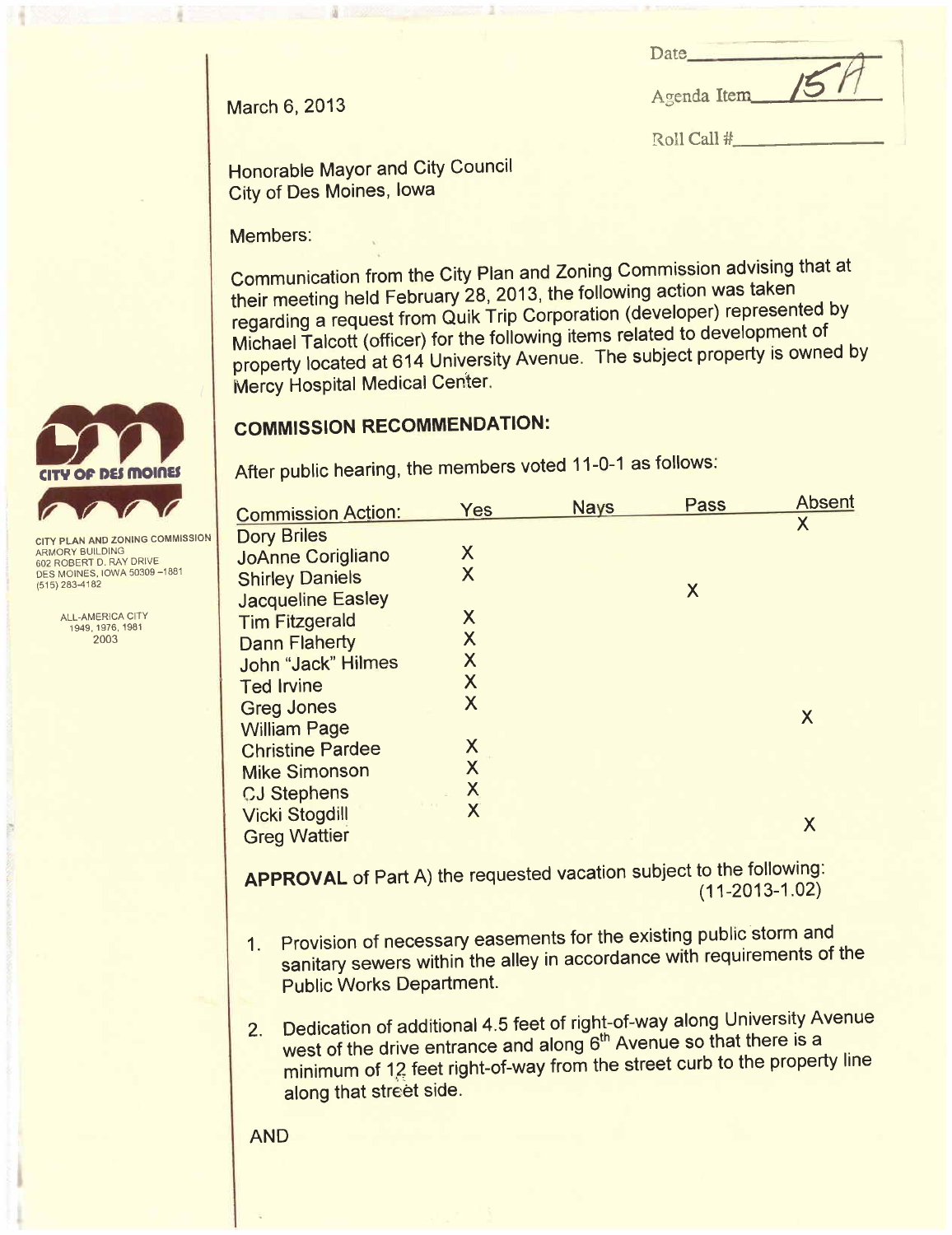APPROVAL of Part B) the requested Site Plan subject to the following:<br>10-2013-7.64

- 1. Compliance with all administrative review comments by the Permit and Development Administrator. Except for allowing mesh material as presented on the trash enclosure gates.
- 2. Provision of a minimum 12,000 square feet of open space, requiring a waiver provision to provide 20%, subject to installing the 6th Avenue streetscape improvements at a future time when the design is determined.
- 3. Provision of identifiable pedèstrian access routes from adjoining public sidewalks on University Avenue and 6<sup>th</sup> Avenue through the site to the primary entrances to the gas station/convenience store.
- 4. Provision of a note on the building elevations that states that the mechanical equipment screening mesh is a minimum of 75% opaque.
- 5. Demonstration that the canopies generally conform to the intent of a 18-foot maximum height design guideline with the understanding that there is a variation based on finished grade, but that no portion of any canopy shall be greater than 23 feet all by grade.
- 6. Add a provision that all free standing signs be ground mounted or monument type signs.
- 7. Provision of perimeter lot setbacks to extent that they do not allow vehicles to encroach less than five (5) feet from any street property line but also maximized to the extent possible given the need to provide additional right-of-way on 6<sup>th</sup> Avenue.

# **STAFF RECOMMENDATION TO THE P&Z COMMISSION**

Ξ,

Part A) Staff recommends approval of the requested vacation of alley rights-of-way subject to the following:

- 1. Provision of necessary easements for the existing public storm and sanitary sewers within the alley in accordance with requirements of the Public Works Department.
- 2. Dedication of additional 4.5 feet of right-of-way along University Avenue west of the drive entrance and along 6<sup>th</sup> Avenue so that there is a minimum of 12 feet right-of-way from the street curb to the property line along that street side.

Part B) Staff recommends approval of the requested Site Plan subject to the following:

1. Compliance with all administrative review comments by the Permit and Development Administrator.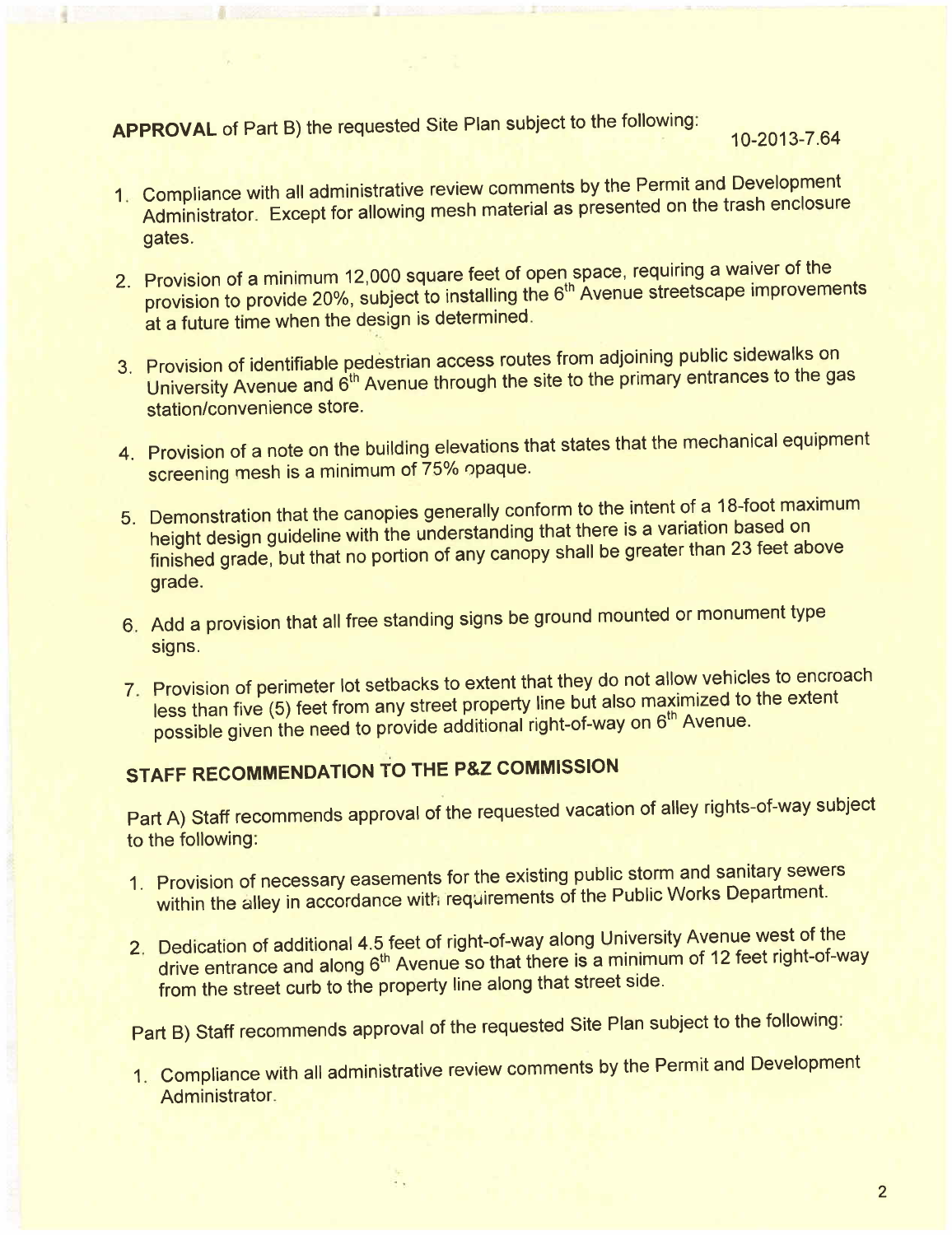- 2. Provision of a minimum 12,000 square feet of open space, requiring a ward of the streets cane improvement provision to provide 20%, subject to installing the 6th Avenue streets provide improvements. at a future time when the design is determined.
- 3. Provision of identifiable pedestrian access routes from adjoining public side was applied to the disc in the minimary entrances to the d University Avenue and 6th Avenue through the site to the primary entrances to the gas station/convenience store.
- 4. Provision of a note on the building elevations that states that the mechanical equipment screening mesh is a minimum of 75% opaque.
- 5. Demonstration that the canopies generally conform to the intent of a 18-foot maximum height design guideline with the understanding that there is a variation based of finished grade, but that no portion of any canopy shall be greater than 23 feet grade.
- 6. Add a provision that all free standing signs be ground mounted or monument type signs.
- 7. Provision of perimeter lot selbacks to exterit that they do not allow the extent  $\epsilon$  less than five (5) feet from any street property line but also maximized to the extent of the extent of the extent of the extent of the extent of the extent of the extent of the extent of the extent of the extent of possible given the need to provide additional right-of-way on 6<sup>th</sup> Avenue.

#### STAFF REPORT

## i. GENERAL INFORMATION

- 1. Purpose of Request: The applicant is proposing to construct a 5,858-square foot gas station/convenience store with 12 vehicle fueling locations.
- 2. Size of Site: 1.55 acres (67,625 square feet).
- 3. Existing Zoning (site): "C-2" General Retail and Highway-Oriented Commercial District and "GGP" Gambling Games Prohibition Overlay District.
- 4. Existing Land Use (site): Medical supply retail store, hospital grounds maintenance facility, and vacant land.

## 5. Adjacent Land Use and Zcning:

North - "PUD", Use is McDonald's drive-thru restaurant.

South - "C-2", Offices and clinic for Planned Parenthood of Greater Iowa.

East - "PUD", Use is Mercy Medical Center campus.

West - "C-2", Use is off-street parking lot for Des Moines Area Community College campus.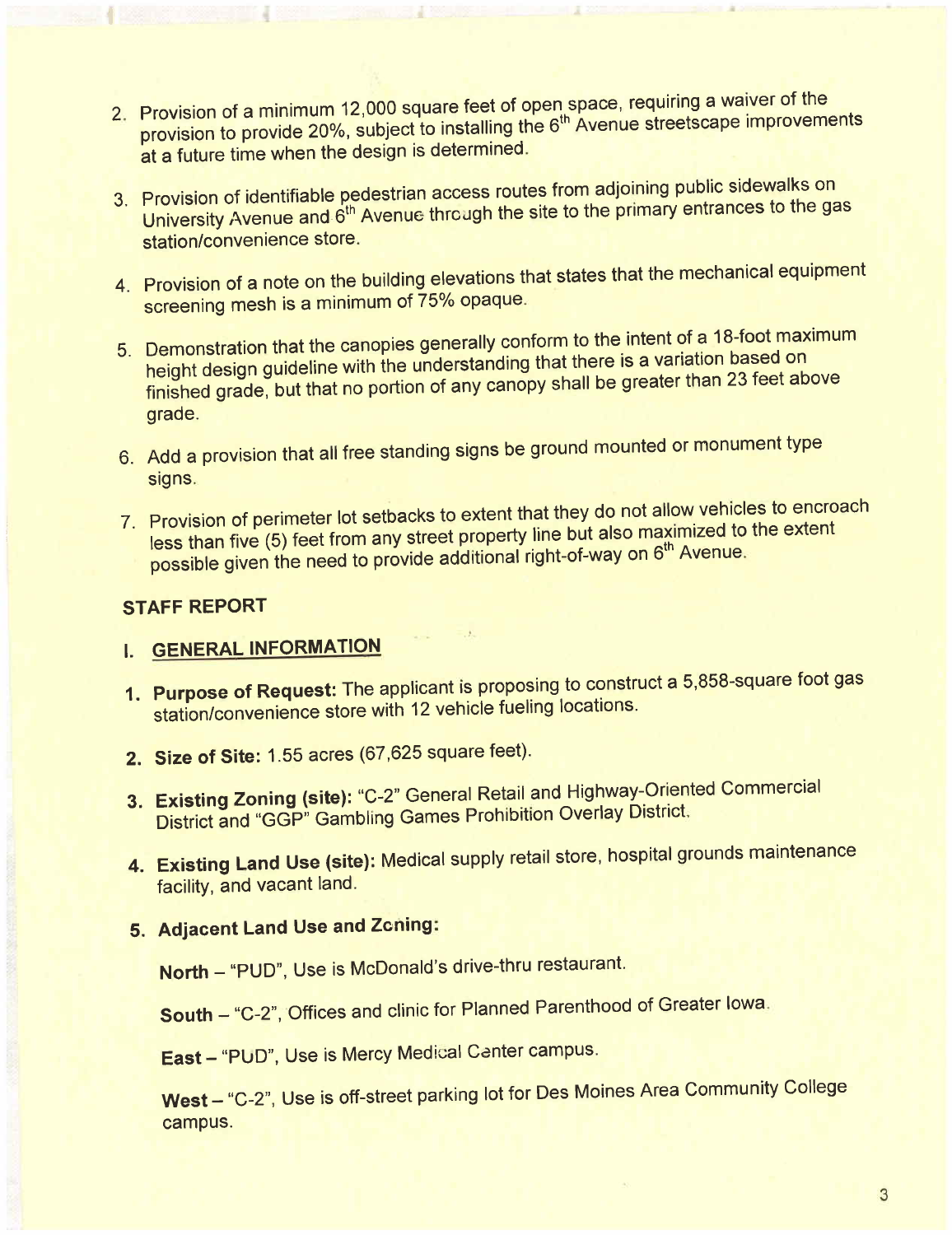- 6. General Neighborhood/Area Land Uses. The subject property is received at a major strength and  $6<sup>th</sup>$  Avenue. commercial node southwest of the intersection of University Attended
- 7. Applicable Recognized Neighborhood(s): The subject property is located in the subject property is located in the subject property is located in the subject of the River Bend Neighborho Cheatom Park Neighborhood and is within 250 feet of the River Bend Neighborhood. These neighborhoods were notified of the Commission meeting by mailing of the<br>Preliminary Agenda on February 1, 2013. Additionally, separate notifications of the original February 7, 2013 hearing for this specific item were mailed on January 28, 2013 (10 days) prior to the hearing. A Final Agenda was mailed to the neighborhood associations on February 15, 2013. All agendas and notices are mailed to the primary contact(s) designated by the recognized neighborhood association to the City of Des Moines Neighborhood Development Division. The Cheatom Park Neighborhood Moines Neighborhood Development Division. The Cheatom Pain Neighborhood Development Division. The Park Neighborhood Association notices were mailed to Don Curry, They to Buccil, The River Bend<br>Curry. The River Bender Street is the River Bildebrand, 410 Franklin Avenue. Neighborhood notices were mailed to Mike Hildebrand, 410 Franklin Avenue.

Representatives of the developer have met with the anseted neighborhood. associations in a series of meetings where the Site Plan was presented. 2013 with 17, 2013 they met with the Cheatom Park Association and on January 14, 2013 with<br>River Bend Association. They have also met with leadership of these organizations on separate occasions as well as with leadership of the 6<sup>th</sup> Avenue Corridor organization. separate occasions as well as with leadership of the 6th Avenue Correction for the All three of these entities have taken official action to indicate their support project.

- 8. Relevant Zoning History: N/A.
- 9. 2020 Community Character Land Use Plan Designation: Commercial: Auto-Oriented, Small-Scale Strip Development.
- 10. Applicable Regulations: Any Site Plan application which includes property used as a gas station or convenience store shall be approved by the Plan and Zoning<br>Commission if the proposed Site Plan conforms with the design regulations in Section  $82-213$  and the following additional design guidelines in Section 82-214.08 of the City Code, unless the commission determines that the construction and use of the site will Code, unless the commission determines that the construction and use of the sidentihave a significant detrimental impact on the use and enjoyment of adjoining uses:
	- 1. Site Design.
	- A. The optimal layout of any individual site requires an in-depth understanding of local context and a thorough site analysis. The components of a gas station and convenience store to be considered in site design include, but are not limited to:<br>(i) Primary structure/retail sales building/single or multiple tenant;
		-
		- $($ i) Primary structure/retailed sales building or multiple tensors building. (ii) Pump island, canopy structure, and lighting;
		- (iii) Refuse, service and storage area;
		- (iii) Circulation systems and parking;<br>(iv) Service bays;
		- (iv) Service bays;
		- (v) Ancillary uses such as car washes, drive through uses,  $\frac{1}{\sqrt{2}}$

Staff has determined that there needs to be improved internal reated internal identifiable by the pedestrian to ensure safety negotiating through and around the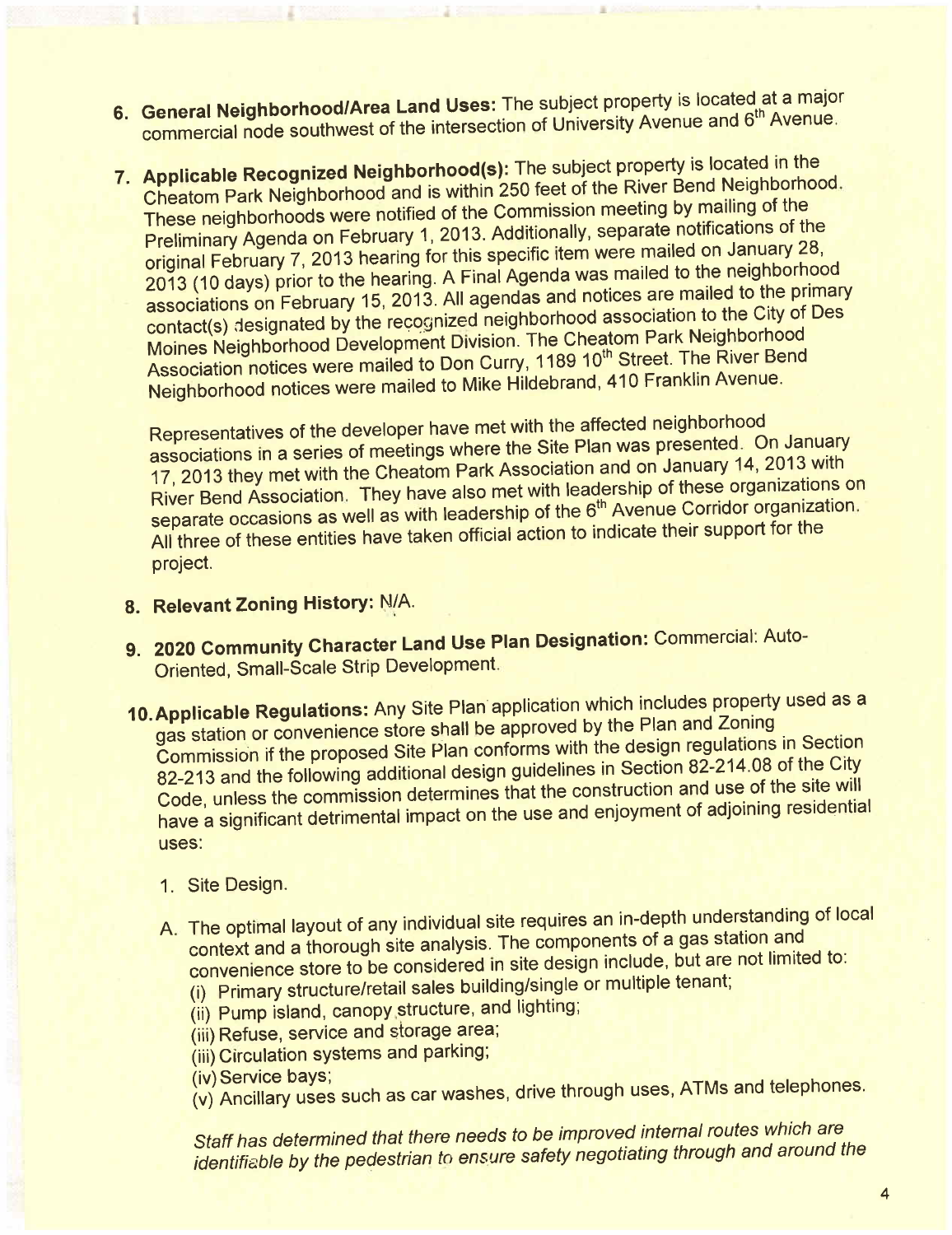fueling area to the entrances. There are no marked routes an eagle are vehicles circulation areas to identify the safest and most direct route for customers to the circulation areas to identify the store entrances from off-site or from within the site. Additionally, staff<br>recommends better linkage for pedestrians to the adjoining public sidewalk system. recommends better linkage for pedestrians to the adjoining public station. The north There is currently only one separate pedestrian connection shown east of the north driveway entrance.

B. Maximum size of site should not exceed two  $\langle z \rangle$  acres without a reconnig to a PUD B. Planned Unit Development pursuant to Chapter 134, Division 13 of the Municipal Code of the City of Des Moines and site review under a Conceptual Plan approved by the Plan and Zoning Commission and City Council.

The subject property is 1.55 acres and would not be eligible for rezoning to PUD.

C. Minimum open space should be 20 percent (20%) of the site or 1,000 square feet per vehicle fueling location, whichever is greater.

The Site Plan proposes 12 fueling locations. Twenty percent of the proposed site is equivalent to 13,525 square feet, which is more than the 12,000 square feet<br>required for the proposed fueling locations. The proposed Site Plan provides, required for the proposed fueling locations. The proposed Site Plan provides, 12,267 square feet, for a net deficiency of this design guideline minimum of 1,258 square feet. The Commission would need to grant a waiver of this design guideline as part of an action to approve the Site Plan. Staff believes that given the site<br>constraint of property width from west to east along with grade differential, that constraint of property width from west to east along with grade differential, that achieving a 1,000-square foot per fueling location open space amount will meet the intent of this design guideline. Staff would recommend that the 1,258-square foot<br>deficiency be waived by the Commission based on that determination. This is deficiency be waived by the Commission based on that determination. This is based on the fact that the necessary right-of-way for 6th Avenue streetscape improvements will be provided.

- D. All development proposals should show evidence of coordination with the Site Plan as well as arrangement of buildings and planning elements of neighboring
	- (i) Responding to local development patterns and the streetscape by use of (i) Responding to local development patterns and the streetscape by use of the structures to
	- consistent building setbacks, orientation and relationship of structures to the street and linkages to pedestrian facilities;<br>(ii) Seeking shared-access with adjoining commercial uses where feasible to
	- (ii) Seeking shared-access with adjoining commercial uses where first lation minimize curb cuts and enhance pedestrian and vehicular circulation;
	- (iii) Minimizing cross traffic conflicts within parking areas.

The submitted plan indicates a pedestrian connection to University Avenue and to  $6<sup>th</sup>$  Avenue. The one from  $6<sup>th</sup>$  Avenue requires steps due to the grade differential. A connection from 7<sup>th</sup> Street is not practical due to the grade differential.

- E. The Site Plan shall mitigate the negative impacts from site activities on adjoining uses as follows:
	- (i) Service areas, storage areas and refuse enclosured should be oriented and the oriented areas of the oriented and away of the state of the state of the state and the state of the state of the state of the state of the s from public view and screened from adjacent sites;<br>(ii) Drive-through windows, menu boards and associated stacking lanes should be
	- (ii) Drive-through windows, menu boards and associated stating in the showledge of the showledge of second from public view. oriented away from residential areas or screened from public view;